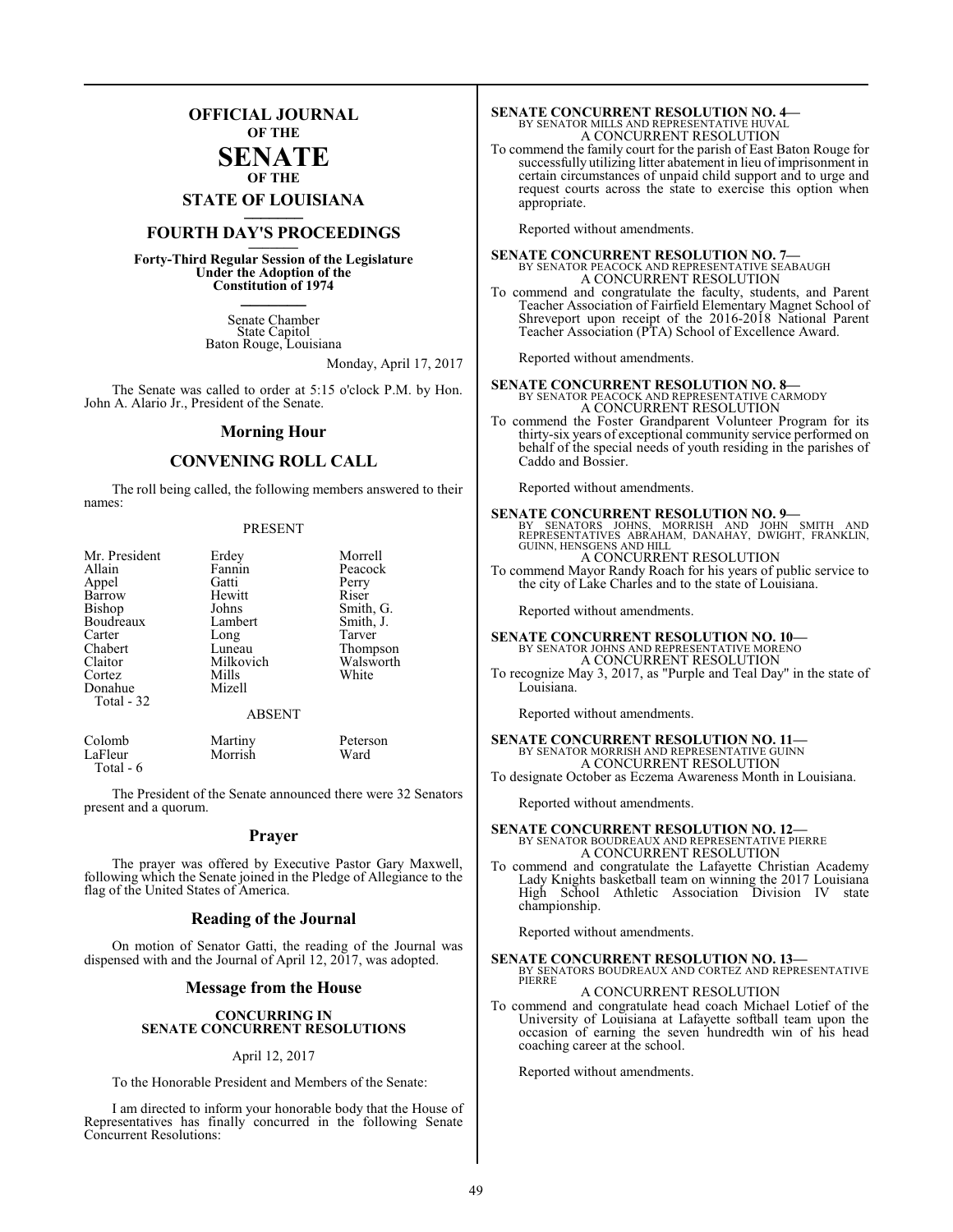# **Page 2 SENATE 4th DAY'S PROCEEDINGS**

April 17, 2017

## **SENATE CONCURRENT RESOLUTION NO. 14—**

BY SENATOR BOUDREAUX AND REPRESENTATIVE PIERRE A CONCURRENT RESOLUTION

To commend and congratulate the Lafayette Christian Academy Knights boys' basketball team on winning the 2017 Louisiana High School Athletic Association Division IV state championship.

Reported without amendments.

SENATE CONCURRENT RESOLUTION NO. 15<br>BY SENATORS PEACOCK, ALARIO, ALLAIN, APPEL, BARROW,<br>BISHOP, BOUDREAUX, CARTER, CHABERT, CLAITOR, COLOMB,<br>CORTEZ, DONAHUE, ERDEY, FANNIN, GATTI, HEWITT, JOHNS,<br>LAFLEUR, LAMBERT, LONG, LUN

A CONCURRENT RESOLUTION

To commend the commanders, officers, and airmen of Barksdale Air Force Base upon receipt of the annual Commander in Chief Award for Installation Excellence from the United States Department of Defense.

Reported without amendments.

# **SENATE CONCURRENT RESOLUTION NO. 16—**<br>BY SENATOR THOMPSON AND REPRESENTATIVE FALCONER<br>A CONCURRENT RESOLUTION

To commend and congratulate the people of Canada on their nation's 150th Anniversary of Confederation and on the Consulate General of Canada's 50th anniversary of diplomatic representation to Louisiana.

Reported without amendments.

### **SENATE CONCURRENT RESOLUTION NO. 17—** BY SENATOR HEWITT AND REPRESENTATIVE CROMER A CONCURRENT RESOLUTION

To commend the Slidell Republican Women's Club on the occasion of its fiftieth anniversary as a valuable asset in supporting and being committed to the Republican party and its candidates.

Reported without amendments.

## **SENATE CONCURRENT RESOLUTION NO. 18—**

BY SENATOR HEWITT AND REPRESENTATIVE PEARSON A CONCURRENT RESOLUTION To commend the Louisiana Developmental Disabilities Council and its grassroots advocacy network, LaCAN, and designate April 26, 2017, as "Disability Rights Day" in Louisiana.

Reported without amendments.

#### **SENATE CONCURRENT RESOLUTION NO. 19—**

BY SENATORS HEWITT, ALARIO, ALLAIN, APPEL, BARROW, BISHOP,<br>BOUDREAUX, CARTER, CHABERT, CLAITOR, COLOMB, CORTEZ,<br>DONAHUE, ERDEY, FANNIN, GATTI, JOHNS, LAFLEUR, LAMBERT,<br>LONG, LUNEAU, MARTINY, MILKOVICH, MILLS, MIZELL, MORRE

To commend RandyK. Haynie upon receipt ofthe Outstanding Eagle Scout Award and to recognize his professional accomplishments and community service.

Reported without amendments.

## **SENATE CONCURRENT RESOLUTION NO. 20—** BY SENATOR HEWITT AND REPRESENTATIVE CROMER A CONCURRENT RESOLUTION

To designate the first week of December as "Shop Local Artists Week" in Louisiana.

Reported without amendments.

## **SENATE CONCURRENT RESOLUTION NO. 23—** BY SENATOR MIZELL AND REPRESENTATIVE WHITE A CONCURRENT RESOLUTION

To declare May 26, 2017, "John Wayne Day" at the Legislature in recognition of the legacy of an American film icon and of the work of the John Wayne Foundation in the fight against cancer.

Reported without amendments.

**SENATE CONCURRENT RESOLUTION NO. 24—**<br>BY SENATORS GATTI, PEACOCK AND TARVER AND<br>REPRESENTATIVES CARMODY, HORTON, JENKINS, REYNOLDS AND **SEABAUGH** 

#### A CONCURRENT RESOLUTION

To express the sincere condolences of the Legislature of Louisiana upon the death of Don Martin Whittington, a lifelong resident of Benton, Louisiana and a man who loved his family and made countless contributions to his community.

Reported without amendments.

Respectfully submitted, ALFRED W. SPEER Clerk of the House of Representatives

#### **Introduction of Senate Bills and Joint Resolutions**

#### **SENATE BILL NO. 238—** BY SENATOR PERRY

AN ACT

To enact R.S. 47:338.24.4, relative to municipal sales and use taxes; to authorize the governing authority for the town of Duson to levy and collect an additional sales and use tax; to require voter approval; to provide for the use of the tax revenue; and to provide for related matters.

The bill was read by title and placed on the Calendar for a second reading.

#### **Introduction of Senate Resolutions**

Senator Mills asked for and obtained a suspension of the rules to read Senate Resolutions a first and second time.

#### **SENATE RESOLUTION NO. 25—**

BY SENATOR MILLS A RESOLUTION

To commend the Louisiana Physical Therapy Association for its outstanding achievements and to recognize April 18, 2017, as Louisiana Physical Therapy Association Day.

On motion of Senator Mills the resolution was read by title and adopted.

#### **SENATE RESOLUTION NO. 26—**

BY SENATOR CARTER A RESOLUTION

To recognize April 23, 2017, as "International Children's Day".

The resolution was read by title and placed on the Calendar for a second reading.

#### **SENATE RESOLUTION NO. 27—** BY SENATOR BISHOP

A RESOLUTION

To commend the Summer Enrichment Programat the Louisiana State University (LSU) Health Sciences Center New Orleans School of Dentistry.

The resolution was read by title and placed on the Calendar for a second reading.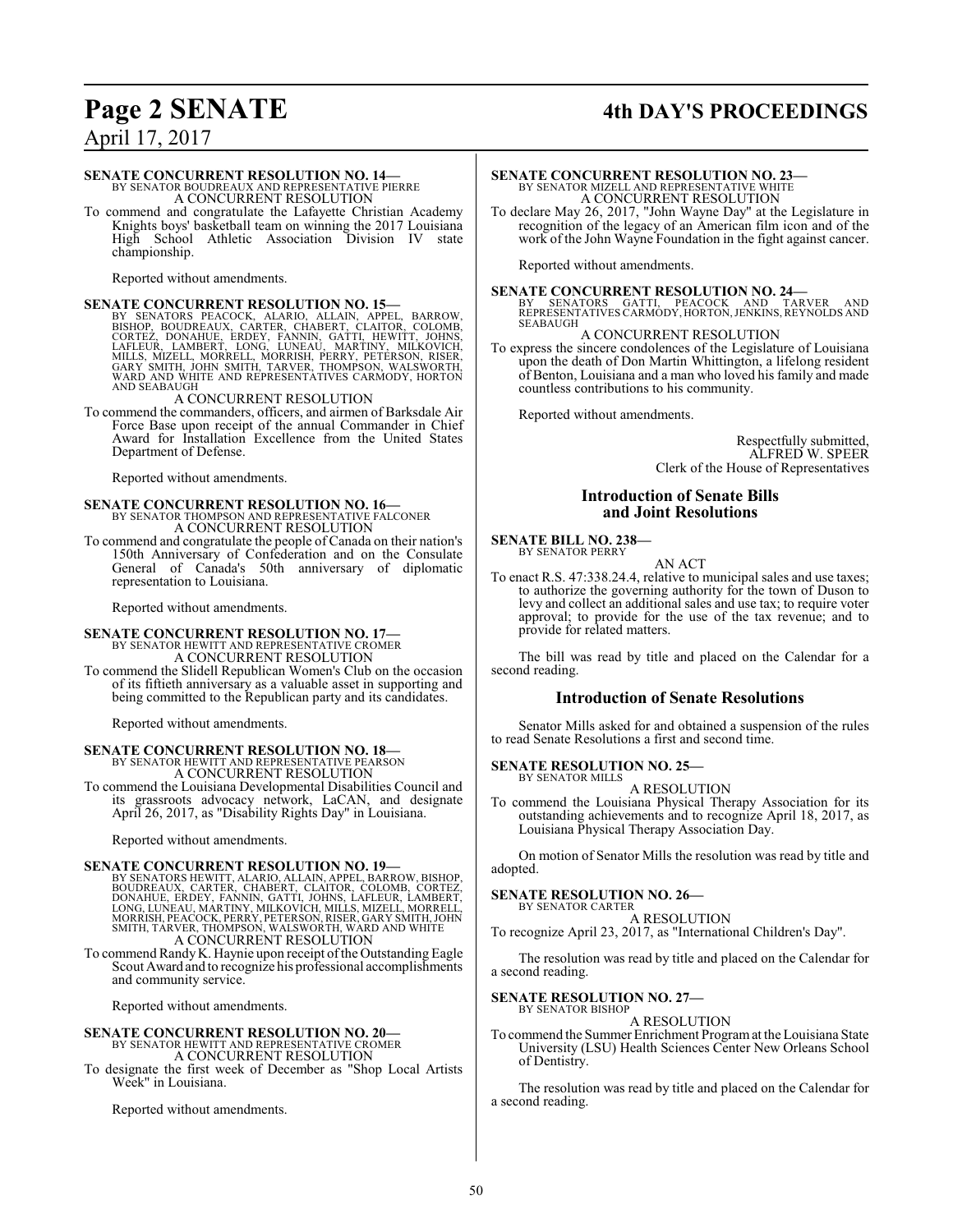# **4th DAY'S PROCEEDINGS Page 3 SENATE**

#### **SENATE RESOLUTION NO. 28—**

BY SENATOR BISHOP A RESOLUTION

To express the sincere condolences of the Senate of the Legislature of Louisiana upon the death of Caramitter Carter-Warren.

The resolution was read by title and placed on the Calendar for a second reading.

#### **Introduction of Senate Concurrent Resolutions**

Senator Claitor asked for and obtained a suspension of the rules to read Senate Concurrent Resolutions a first and second time.

#### **SENATE CONCURRENT RESOLUTION NO. 25—** BY SENATORS CLAITOR AND ALARIO

A CONCURRENT RESOLUTION

To urge and request the citizens of Louisiana to recognize the lifesaving benefits of routine colorectal screening examinations and schedule such examinations as deemed appropriate by their physicians.

The resolution was read by title and placed on the Calendar for a second reading.

## **SENATE CONCURRENT RESOLUTION NO. 26—** BY SENATOR WALSWORTH A CONCURRENT RESOLUTION

To designate April 20, 2017, as Alzheimer's Awareness Day at the state capitol and express the continued support of the Louisiana Alzheimer's Disease Task Force's Final Report and the implementation of its recommendations.

The resolution was read by title and placed on the Calendar for a second reading.

# **SENATE CONCURRENT RESOLUTION NO. 27—** BY SENATORS COLOMB AND CLAITOR

A CONCURRENT RESOLUTION

To commend the dedicated work and contributions of all the employees and students ofLSU; to extend enduring appreciation for the university's outstanding leadership in higher education in the state; and to designate Tuesday, April 18, 2017, as LSU Day at the state capitol.

The concurrent resolution was read by title. Senator Claitor moved to adopt the Senate Concurrent Resolution.

#### **ROLL CALL**

The roll was called with the following result:

#### YEAS

| Mr. President | Erdey       | Morrell   |
|---------------|-------------|-----------|
| Allain        | Fannin      | Morrish   |
| Appel         | Gatti       | Peacock   |
| Barrow        | Hewitt      | Perry     |
| Bishop        | Johns       | Riser     |
| Boudreaux     | Lambert     | Smith, G. |
| Carter        | Long        | Smith, J. |
| Chabert       | Luneau      | Tarver    |
| Claitor       | Milkovich   | Thompson  |
| Cortez        | Mills       | Walsworth |
| Donahue       | Mizell      | White     |
| Total - 33    |             |           |
|               | <b>NAYS</b> |           |
|               |             |           |

#### Total - 0

ABSENT

Colomb Martiny Ward Total - 5

Peterson

# April 17, 2017

The Chair declared the Senate adopted the Senate Concurrent Resolution and ordered it sent to the House.

**SENATE CONCURRENT RESOLUTION NO. 28—**<br>BY SENATOR GARY SMITH AND REPRESENTATIVE GREGORY<br>MILLER A CONCURRENT RESOLUTION

To commend Cara Ursin, a senior at Destrehan High School, on receipt of the Louisiana Gatorade Player of the Year for Girls' Basketball award for the third consecutive year.

The resolution was read by title and placed on the Calendar for a second reading.

# **SENATE CONCURRENT RESOLUTION NO. 29—**<br>BY SENATOR GARY SMITH AND REPRESENTATIVE GREGORY

MILLER A CONCURRENT RESOLUTION

To commend the players and coaches of the Destrehan High School LadyCats upon winning the Louisiana High School Athletic Association Class 5A girls' basketball state championship title and to congratulate the LadyCats on an outstanding 2016-2017 perfect season.

The resolution was read by title and placed on the Calendar for a second reading.

#### **Senate Resolutions on Second Reading**

#### **SENATE RESOLUTION NO. 20—** BY SENATOR COLOMB

A RESOLUTION

To commend Malcolm Gerard Myer for his dedicated service and outstanding contributions to the citizens of the state of Louisiana.

On motion of Senator Barrow the resolution was read by title and adopted.

#### **SENATE RESOLUTION NO. 21—**

BY SENATOR BOUDREAUX A RESOLUTION

To commend and congratulate Marion Overton White upon his induction into the St. Landry Parish Democratic Party Hall of Fame.

On motion of Senator Boudreaux the resolution was read by title and adopted.

#### **SENATE RESOLUTION NO. 22—** BY SENATOR BOUDREAUX

A RESOLUTION

To commend and congratulate Clifton Louis Lemelle Sr. upon the occasion of being named to the St. Landry Parish Democratic Party Hall of Fame.

On motion of Senator Boudreaux the resolution was read by title and adopted.

#### **SENATE RESOLUTION NO. 23—** BY SENATOR BOUDREAUX

A RESOLUTION

To commend and congratulate Gloria Nye, PhD upon her induction into the St. Landry Parish Democratic Party Hall of Fame.

On motion of Senator Boudreaux the resolution was read by title and adopted.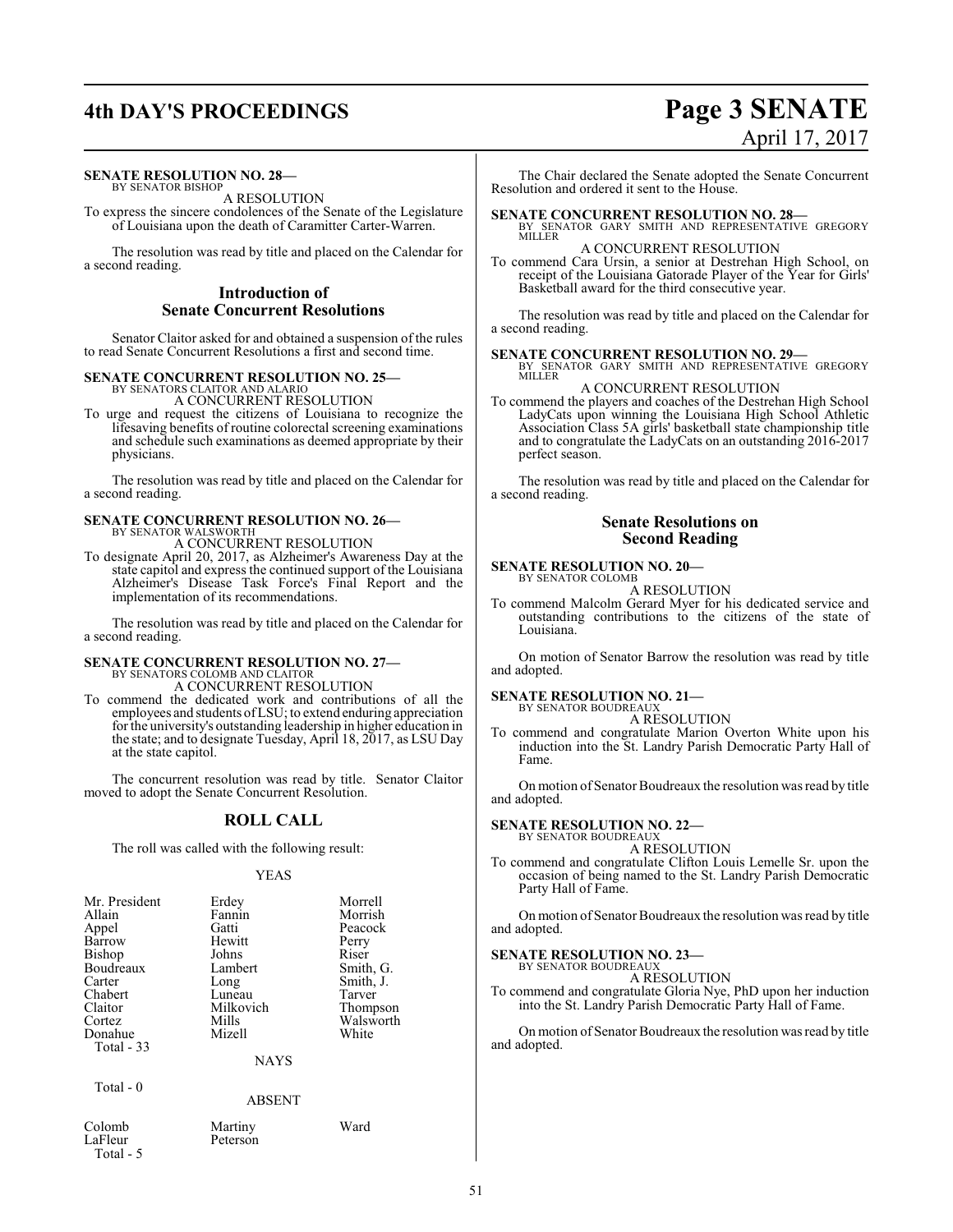#### **SENATE RESOLUTION NO. 24—**

BY SENATOR BOUDREAU. A RESOLUTION

To commend and congratulate Patrick Fontenot upon his induction into the St. Landry Parish Democratic Party Hall of Fame.

On motion of Senator Boudreaux the resolution was read by title and adopted.

#### **Message from the House**

#### **ASKING CONCURRENCE IN HOUSE CONCURRENT RESOLUTIONS**

April 17, 2017

To the Honorable President and Members of the Senate:

I am directed to inform your honorable body that the House of Representatives has finally passed and asks your concurrence in the following House Concurrent Resolutions:

| <b>HCR No. 27</b> | HCR No. 28        | <b>HCR</b> No. 29 |
|-------------------|-------------------|-------------------|
| $HCR$ No. 31      | HCR No. 32        | HCR No. 33        |
| <b>HCR No. 34</b> | <b>HCR No. 35</b> | <b>HCR No. 37</b> |

Respectfully submitted, ALFRED W. SPEER Clerk of the House of Representatives

#### **House Concurrent Resolutions on First Reading**

Senator Carter asked for and obtained a suspension of the rules to read House Concurrent Resolutions a first and second time.

#### **HOUSE CONCURRENT RESOLUTION NO. 27—** BY REPRESENTATIVE CHANEY

A CONCURRENT RESOLUTION

To commend Mary Lou Bairns father for providing musical education and service to Louisiana's children and adults for over fifty-four years.

The resolution was read by title and placed on the Calendar for a second reading.

# **HOUSE CONCURRENT RESOLUTION NO. 28—** BY REPRESENTATIVE HOFFMANN

A CONCURRENT RESOLUTION

To recognize October 2017 as Dyslexia Awareness Month and to urge and request schools and state and local educational agencies to address the significant educational implications of dyslexia.

The resolution was read by title and placed on the Calendar for a second reading.

# **HOUSE CONCURRENT RESOLUTION NO. 29—** BY REPRESENTATIVE LEGER

A CONCURRENT RESOLUTION

To designate Wednesday, April 19, 2017, as New Orleans Day at the Legislature of Louisiana, to commend the city of New Orleans, and to provide for a suitable observance of this special day.

The resolution was read by title and placed on the Calendar for a second reading.

#### **HOUSE CONCURRENT RESOLUTION NO. 31—** BY REPRESENTATIVE MCFARLAND

A CONCURRENT RESOLUTION

To commend D. Neil Granger, Ph.D., for his many accomplishments and contributions to the Louisiana State University (LSU) Health Sciences Center in Shreveport.

# **Page 4 SENATE 4th DAY'S PROCEEDINGS**

The resolution was read by title and placed on the Calendar for a second reading.

# **HOUSE CONCURRENT RESOLUTION NO. 32—** BY REPRESENTATIVE LEOPOLD

A CONCURRENT RESOLUTION

To express the condolences of the Legislature of Louisiana upon the death of Herman Bernard "Barney" Schoenberger of Plaquemines Parish.

The resolution was read by title. Senator Carter moved to concur in the House Concurrent Resolution.

### **ROLL CALL**

The roll was called with the following result:

YEAS

| Mr. President<br>Allain<br>Appel<br>Barrow<br><b>Bishop</b><br>Boudreaux<br>Carter | Erdey<br>Fannin<br>Gatti<br>Hewitt<br>Johns<br>Lambert<br>Long | Morrell<br>Morrish<br>Peacock<br>Perry<br>Riser<br>Smith, G.<br>Smith, J. |
|------------------------------------------------------------------------------------|----------------------------------------------------------------|---------------------------------------------------------------------------|
| Chabert                                                                            | Luneau                                                         | Tarver                                                                    |
| Claitor                                                                            | Milkovich                                                      | Thompson                                                                  |
| Cortez                                                                             | Mills                                                          | Walsworth                                                                 |
| Donahue<br>Total - 33                                                              | Mizell                                                         | White                                                                     |
|                                                                                    | <b>NAYS</b>                                                    |                                                                           |
| Total $-0$                                                                         |                                                                |                                                                           |
|                                                                                    | <b>ABSENT</b>                                                  |                                                                           |
| Colomb<br>LaFleur                                                                  | Martiny<br>Peterson                                            | Ward                                                                      |

Total - 5

The Chair declared the Senate concurred in the House Concurrent Resolution and ordered it returned to the House.

# **HOUSE CONCURRENT RESOLUTION NO. 33—** BY REPRESENTATIVE JENKINS

A CONCURRENT RESOLUTION

To commend Dr. G. E. Ghali, D.D.S., M.D., F.A.C.S., F.R.C.S. (Ed.), Chancellor of Louisiana State University Health Sciences Center in Shreveport, for extraordinary leadership in the advancement of the institution and in the rich legacy of medical instruction and research that he contributes to his community, the state, and the world.

The resolution was read by title and placed on the Calendar for a second reading.

**HOUSE CONCURRENT RESOLUTION NO. 34—** BY REPRESENTATIVES BERTHELOT, BACALA, PRICE, AND SCHEXNAYDER AND SENATOR LAMBERT A CONCURRENT RESOLUTION

To commend G. W. Carver Primary School in Ascension Parish upon receipt of the 2017 TAP Founder's Award from the National Institute for Excellence in Teaching.

The resolution was read by title and placed on the Calendar for a second reading.

#### **HOUSE CONCURRENT RESOLUTION NO. 35—** BY REPRESENTATIVE BAGLEY

A CONCURRENT RESOLUTION

To commend Dennis J. O'Callaghan, Ph.D., for his many accomplishments and contributions to his field.

The resolution was read by title and placed on the Calendar for a second reading.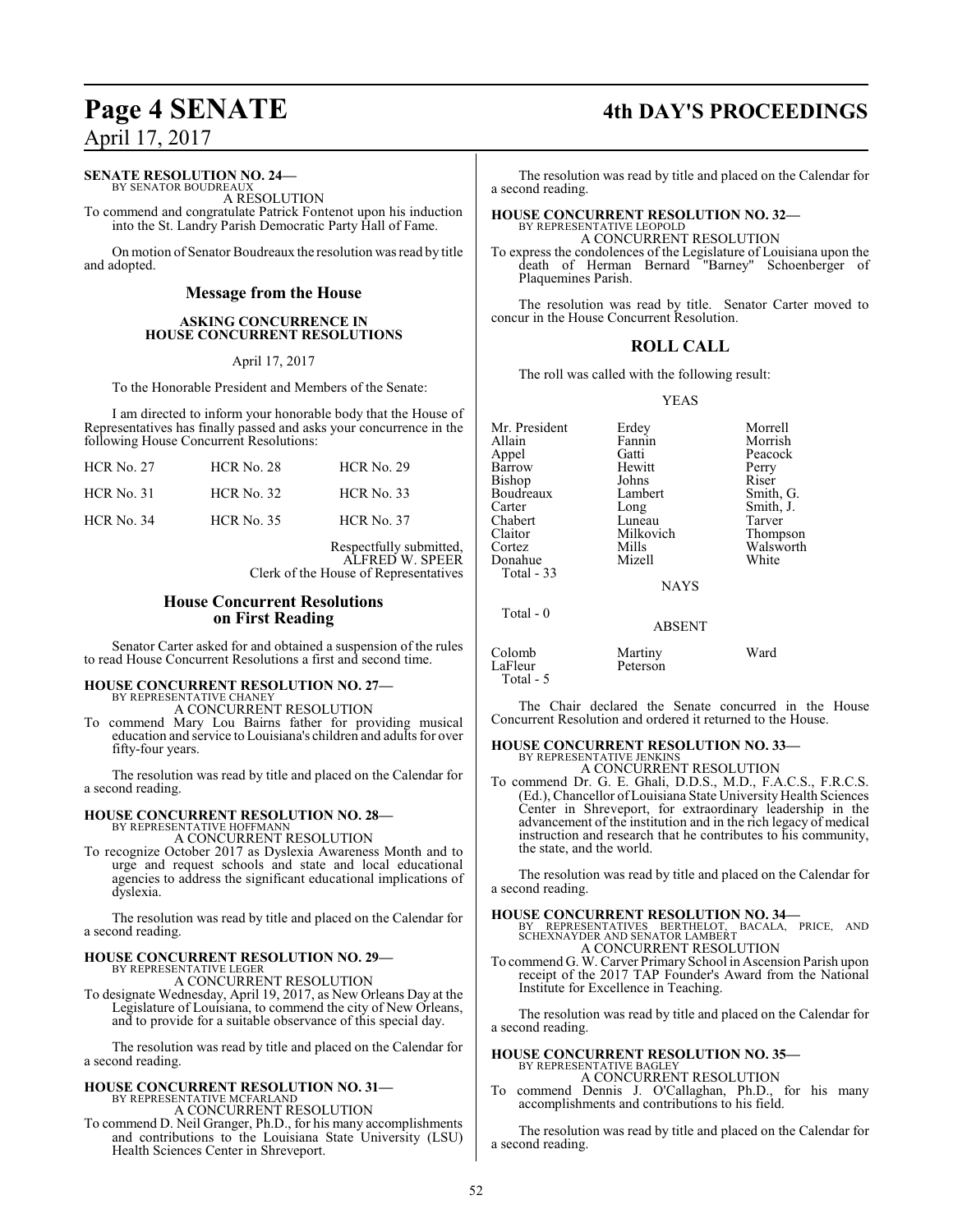# **4th DAY'S PROCEEDINGS Page 5 SENATE**

# April 17, 2017

#### **HOUSE CONCURRENT RESOLUTION NO. 37—**

BY REPRESENTATIVE STOKES A CONCURRENT RESOLUTION

To recognize and commend Team Gleason and the Gleason Initiative Foundation for tireless advocacy on behalf of persons with amyotrophic lateral sclerosis (ALS) and other neuromuscular diseases and injuries.

The resolution was read by title and placed on the Calendar for a second reading.

#### **Reports of Committees**

The following reports of committees were received and read:

#### **REPORT OF COMMITTEE ON**

#### **REVENUE AND FISCAL AFFAIRS**

Senator Jean-Paul "JP" Morrell, Chairman on behalf of the Committee on Revenue and Fiscal Affairs, submitted the following report:

#### April 17, 2017

To the President and Members of the Senate:

I am directed by your Committee on Revenue and Fiscal Affairs to submit the following report:

# **SENATE BILL NO. 22—**<br>BY SENATOR PEACOCK

AN ACT

To amend and reenact R.S. 47:305.62(B) and (C)(1), relative to the Annual Louisiana Second Amendment Weekend Holiday; to provide for items eligible for the holiday; to provide for an effective date; and to provide for related matters.

Reported with amendments.

#### **SENATE BILL NO. 25—** BY SENATOR MORRELL

AN ACT

To amend and reenact the introductory paragraph of R.S. 47:297(D) and  $(D)(1)$  and to repeal R.S.  $47:297(D)(2)$  as amended by Section 5 of Act No. 125 of the 2015 Regular Session of the Legislature, relative to tax credits; to provide relative to reduction to tax due; to sunset the tax credit for educational expenses; to provide for an effective date; and to provide for related matters.

Reported favorably.

#### **SENATE BILL NO. 26—** BY SENATOR MORRELL

A JOINT RESOLUTION

Proposing to amend Article VII, Section 21(F) of the Constitution of Louisiana, relative to the industrial property tax exemption; to prohibit contracts pursuant to the industrial property tax exemption program from providing an exemption from school board taxes; and to specify an election for submission of the proposition to electors and provide a ballot proposition.

Reported with amendments.

#### **SENATE BILL NO. 33—**

BY SENATOR MORRELL

AN ACT To amend and reenact Section 4 of Act No. 109 of the 2015 Regular Session of the Legislature

Reported favorably.

#### **SENATE BILL NO. 48—**

BY SENATOR MORRELL

AN ACT To amend and reenact R.S.  $47:6005(C)(1)$ ,  $(D)(1)$ , and  $(G)$  and to repeal R.S. 47:6005(C)(1) and  $(D)(1)$  as amended by Section 5 of Act No. 125 of the 2015 Regular Session of the Legislature as amended by Section 8 of Act No. 29 of the 2016 First Extraordinary Session of the Legislature, relative to tax credits; to provide for the termination of the tax credit for qualified new recycling manufacturing or process equipment and service contracts; to provide for an effective date; and to provide for related matters.

Reported favorably.

# **SENATE BILL NO. 174—** BY SENATOR MORRELL

AN ACT

To amend and reenact R.S. 47:293(9)(a)(i) and (10), and 287.738(G), relative to income tax deductions; to provide for a deduction from individual and corporation income tax for disaster recovery benefits received from state and federal agencies; to provide for a transition rule; to provide for an effective date; and to provide for related matters.

Reported with amendments.

## **SENATE BILL NO. 175—** BY SENATOR MORRELL

- 
- AN ACT To amend and reenact R.S. 47:293(10), and to enact R.S.  $47:293(9)(a)(xviii)$  and  $297.14$ , relative to income tax deductions; to provide for a deduction for unreimbursed disaster related casualty losses not allowed as deductions for federal income tax purposes; to provide for a transition rule; to provide for an effective date; and to provide for related matters.

Reported with amendments.

## **SENATE BILL NO. 182—** BY SENATOR MORRELL

AN ACT

To amend and reenact R.S. 47:6006(B)(2), relative to tax credits; to provide with respect to refund limitations involving one consolidated federal income tax return; to provide for an effective date; and to provide for related matters.

Reported with amendments.

Respectfully submitted, JEAN-PAUL "JP" MORRELL Chairman

#### **Senate Bills and Joint Resolutions on Third Reading and Final Passage**

**SENATE BILL NO. 14—** BY SENATORS LUNEAU, BOUDREAUX, CHABERT AND MILLS AN ACT

To amend and reenact R.S. 40:1131(5), relative to emergency medical services; to provide for a definition of auto-injector; to provide for an effective date; and to provide for related matters.

The bill was read by title. Senator Luneau moved the final passage of the bill.

#### **ROLL CALL**

The roll was called with the following result:

#### YEAS

| Mr. President | Erdey  | Morrell |
|---------------|--------|---------|
| Allain        | Fannin | Morrish |
| Appel         | Gatti  | Peacock |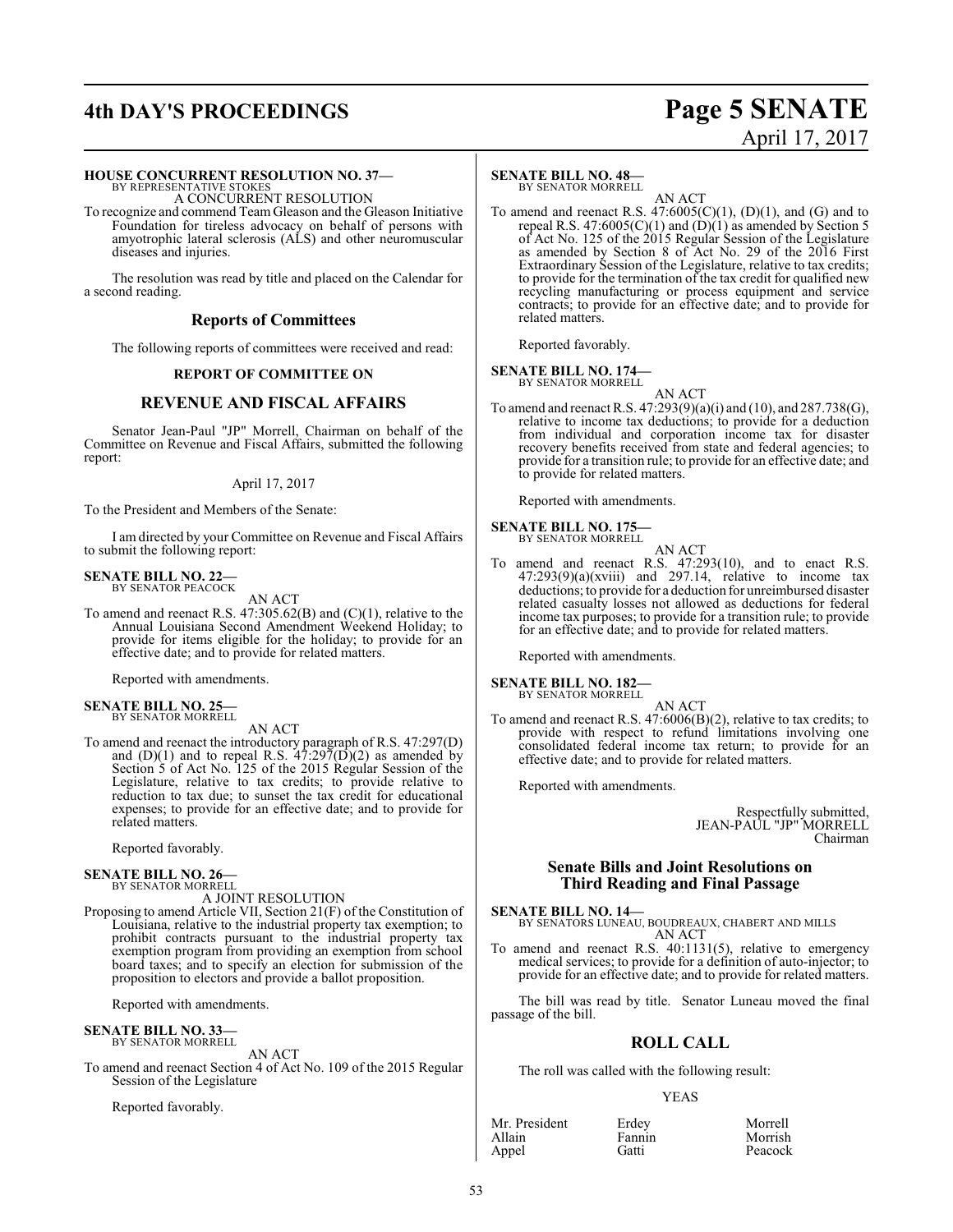| <b>Barrow</b>     | Hewitt              | Perry     |
|-------------------|---------------------|-----------|
| Bishop            | Johns               | Riser     |
| Boudreaux         | Lambert             | Smith, G. |
| Carter            | Long                | Smith, J. |
| Chabert           | Luneau              | Tarver    |
| Claitor           | Milkovich           | Thompson  |
| Cortez            | Mills               | Walsworth |
| Donahue           | Mizell              | White     |
| Total - 33        |                     |           |
|                   | <b>NAYS</b>         |           |
| Total - 0         |                     |           |
|                   | <b>ABSENT</b>       |           |
| Colomb<br>LaFleur | Martiny<br>Peterson | Ward      |

LaFleur Total - 5

The Chair declared the bill was passed and ordered it sent to the House. Senator Luneau moved to reconsider the vote by which the bill was passed and laid the motion on the table.

#### **SENATE BILL NO. 28—** BY SENATOR MORRISH

AN ACT

To amend and reenact R.S. 40:2852(D) and (E), relative to facilities providing housing or temporary residence for individuals arrested for commission of a crime; to remove accreditation requirement; and to provide for related matters.

#### **Floor Amendments**

Senator Morrish submitted the following amendments on behalf of Senator Martiny.

#### **SENATE FLOOR AMENDMENTS**

Amendments proposed by Senator Martiny on behalf of the Legislative Bureau to Engrossed Senate Bill No. 28 by Senator Morrish

AMENDMENT NO. 1

On page 1, line 2, following "To" and before "," change "amend and reenact R.S. 40:2852(D) and (E)" to "amend and reenact R.S. 40:2852(D) and to repeal R.S. 40:2852(E)"

#### AMENDMENT NO. 2

On page 1, line 6, following "(D)" and before "hereby" change "and (E) are" to "is"

AMENDMENT NO. 3

On page 2, following line 3, insert "Section 2. R.S. 40:2852(E) is hereby repealed."

On motion of Senator Morrish, the amendments were adopted.

The bill was read by title. Senator Morrish moved the final passage of the amended bill.

#### **ROLL CALL**

The roll was called with the following result:

#### YEAS

| Mr. President | Erdey     | Morrell   |
|---------------|-----------|-----------|
| Allain        | Fannin    | Morrish   |
| Appel         | Gatti     | Peacock   |
| Barrow        | Hewitt    | Perry     |
| Bishop        | Johns     | Riser     |
| Boudreaux     | Lambert   | Smith, G. |
| Carter        | Long      | Smith, J. |
| Chabert       | Luneau    | Tarver    |
| Claitor       | Milkovich | Thompson  |

# **Page 6 SENATE 4th DAY'S PROCEEDINGS**

| Cortez<br>Donahue              | Mills<br>Mizell     | Walsworth<br>White |
|--------------------------------|---------------------|--------------------|
| Total - 33                     | <b>NAYS</b>         |                    |
| Total $-0$                     | <b>ABSENT</b>       |                    |
| Colomb<br>LaFleur<br>Total - 5 | Martiny<br>Peterson | Ward               |

The Chair declared the amended bill was passed, ordered reengrossed and sent to the House. Senator Morrish moved to reconsider the vote by which the bill was passed and laid the motion on the table.

## **SENATE BILL NO. 34—** BY SENATOR BOUDREAUX

AN ACT To amend and reenact R.S. 46:2626(I)(5), relative to emergency ground ambulance service providers; to provide for a definition; to provide for an effective date; and to provide for related matters.

The bill was read by title. Senator Boudreaux moved the final passage of the bill.

#### **ROLL CALL**

The roll was called with the following result:

#### YEAS

| Mr. President<br>Allain | Erdey<br>Fannin | Morrell<br>Morrish |
|-------------------------|-----------------|--------------------|
| Appel                   | Gatti           | Peacock            |
| Barrow                  | Hewitt          | Perry              |
| Bishop                  | Johns           | Riser              |
| Boudreaux               | Lambert         | Smith, G.          |
| Carter                  | Long            | Smith, J.          |
| Chabert                 | Luneau          | Tarver             |
| Claitor                 | Milkovich       | Thompson           |
| Cortez                  | Mills           | Walsworth          |
| Donahue                 | Mizell          | White              |
| Total - 33              |                 |                    |
|                         | <b>NAYS</b>     |                    |
| Total - 0               |                 |                    |
|                         | <b>ABSENT</b>   |                    |
| Colomb                  | Martiny         | Ward               |
| LaFleur                 | Peterson        |                    |

The Chair declared the bill was passed and ordered it sent to the House. Senator Boudreaux moved to reconsider the vote by which the bill was passed and laid the motion on the table.

**SENATE BILL NO. 41–**<br>BY SENATOR JOHNS

Total - 5

AN ACT

To amend and reenact R.S. 14:46.2(B)(4), 46.3(D)(3), 81.1(E)(5)(c) and (d), 82.1(A), (D)(4), and (E), 83(B)(4), 83.1(B)(4), 83.2(B)(4), 84(B)(4), 85(B)(4), 86(B)(2) and (3), 104(B)(4),  $105(B)(4)$ , and  $282(B)(4)$ , and R.S. 15:539.1(A), (B)(1), (C), and (E) and 539.2(B)(1), relative to sex offenses; to provide for forfeiture of currency by persons convicted of certain sex offenses; to provide for the disposition and distribution of forfeited currency; and to provide for related matters.

On motion of Senator Johns, the bill was read by title and returned to the Calendar, subject to call.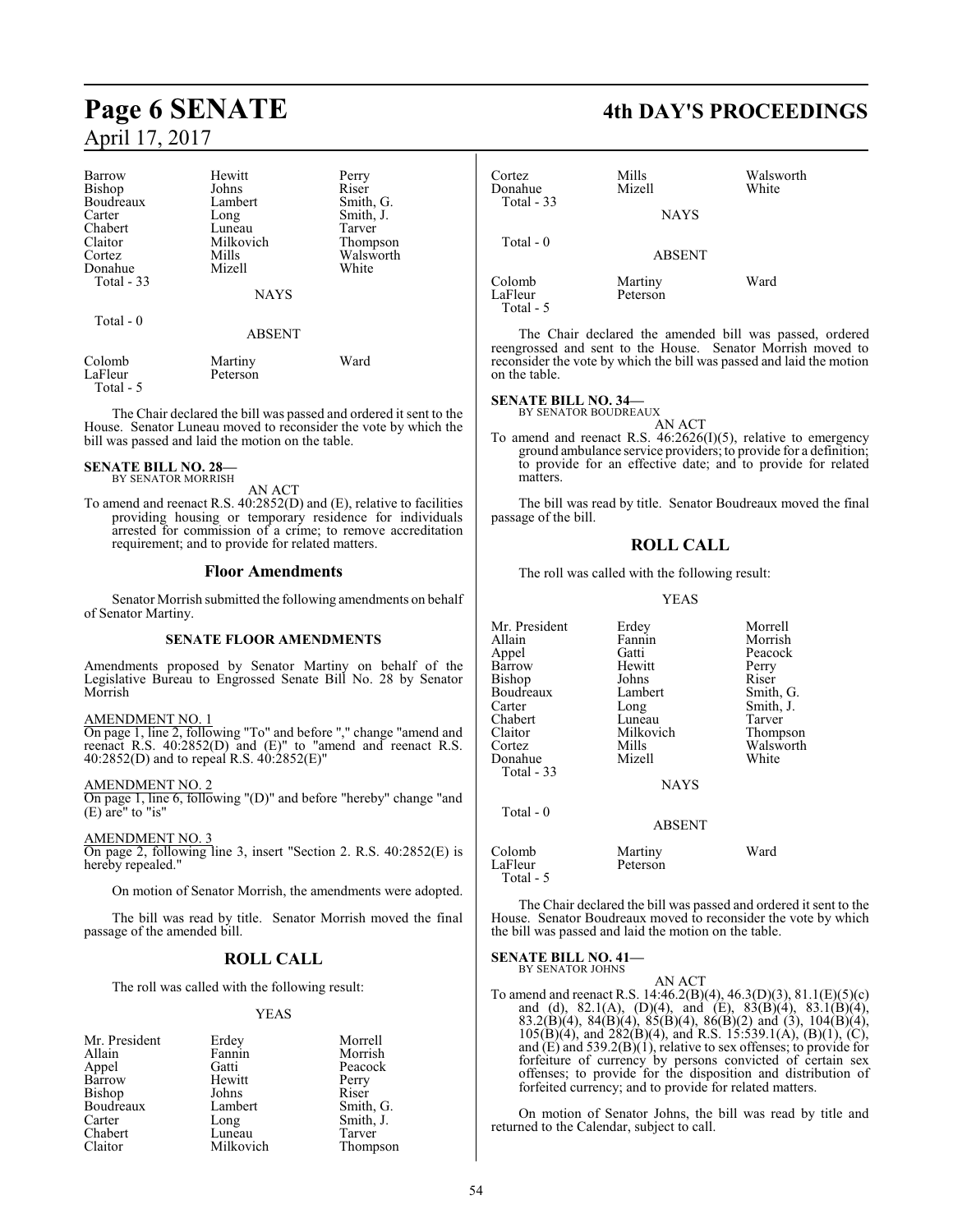# **4th DAY'S PROCEEDINGS Page 7 SENATE**

#### **SENATE BILL NO. 42—**

BY SENATORS JOHNS, ALARIO, ALLAIN, BARROW, BISHOP,<br>BOUDREAUX,CARTER,CORTEZ,DONAHUE,ERDEY,GATTI,HEWITT,<br>LONG,LUNEAU,MILKOVICH,MILLS,MIZELL,MORRISH,PERRY,<br>KISER,GARY SMITH,JOHN SMITH,TARVER,THOMPSON AND LONG, LUNEAU,<br>RISER, GARY S<br>WALSWORTH

AN ACT

To enact Part II of Chapter 28-B of Title 46 of the Louisiana Revised Statutes of 1950, to be comprised ofR.S. 46:2165 through 2168, relative to human trafficking; to provide for the Louisiana Human Trafficking Prevention Commission; to provide for the Louisiana Human Trafficking Prevention Commission Advisory Board; to provide for duties; to provide for reporting; to provide for the composition of the commission and board; to provide for meetings; and to provide for related matters.

#### **Floor Amendments**

Senator Johns proposed the following amendments.

#### **SENATE FLOOR AMENDMENTS**

Amendments proposed by Senator Johns to Engrossed Senate Bill No. 42 by Senator Johns

AMENDMENT NO. 1

On page 7, lines 26 and 27, change "**the Louisiana Court-Appo int ed Spe c i a l Adv o c a t e Ass o c i a ti on**" t o "**LouisianaChildren.org**"

AMENDMENT NO. 2

On page 8, lines 5 and 6, change "**Louisiana Association of Childcare Agencies**" to "**Louisiana Association of Children and Family Agencies**"

On motion of Senator Johns, the amendments were adopted.

#### **Floor Amendments**

Senator Johns proposed the following amendments.

#### **SENATE FLOOR AMENDMENTS**

Amendments proposed by Senator Johns to Engrossed Senate Bill No. 42 by Senator Johns

#### AMENDMENT NO. 1

On page 4, delete lines 26 through 28 and insert the following: "**B. At the first meeting, the members of the commission**

**shall elect from their membership a chairman and a secretary and such other offices as the commission may deem advisable. The president of the Senate or his designee shall preside over the commission until a chairman is elected by the commission.**"

On motion of Senator Johns, the amendments were adopted.

The bill was read by title. Senator Johns moved the final passage of the amended bill.

### **ROLL CALL**

The roll was called with the following result:

#### YEAS

| Mr. President | Erdey     | Morrell   |
|---------------|-----------|-----------|
| Allain        | Fannin    | Morrish   |
| Appel         | Gatti     | Peacock   |
| Barrow        | Hewitt    | Perry     |
| Bishop        | Johns     | Riser     |
| Boudreaux     | Lambert   | Smith, G. |
| Carter        | Long      | Smith, J. |
| Chabert       | Luneau    | Tarver    |
| Claitor       | Milkovich | Thompson  |

# April 17, 2017

| Cortez<br>Donahue | Mills<br>Mizell     | Walsworth<br>White |  |
|-------------------|---------------------|--------------------|--|
| Total $-33$       | <b>NAYS</b>         |                    |  |
| Total $-0$        | <b>ABSENT</b>       |                    |  |
| Colomb<br>LaFleur | Martiny<br>Peterson | Ward               |  |

The Chair declared the amended bill was passed, ordered reengrossed and sent to the House. Senator Johns moved to reconsider the vote by which the bill was passed and laid the motion on the table.

#### **SENATE BILL NO. 70—**

Total - 5

BY SENATOR DONAHUE

AN ACT To amend and reenact R.S. 40:639 and to enact R.S. 40:971.3, relative to controlled dangerous substances; to make the misbranding or adulteration of drugs with the intent to defraud or mislead a felony offense; to provide penalties; and to provide for related matters.

#### **Floor Amendments**

Senator Long submitted the following amendments on behalf of Senator Martiny.

#### **SENATE FLOOR AMENDMENTS**

Amendments proposed by Senator Martiny on behalf of the Legislative Bureau to Engrossed Senate Bill No. 70 by Senator Donahue

AMENDMENT NO. 1

On page 1, line 15, following "of" and before "shall" change "Subsection C of R.S. 40:625" to "R.S. 40:625(C)"

On motion of Senator Long, the amendments were adopted.

The bill was read by title. Senator Donahue moved the final passage of the amended bill.

#### **ROLL CALL**

The roll was called with the following result:

#### YEAS

| Mr. President | Erdey         | Morrell   |
|---------------|---------------|-----------|
| Allain        | Fannin        | Morrish   |
| Appel         | Gatti         | Peacock   |
| Barrow        | Hewitt        | Perry     |
| Bishop        | Johns         | Riser     |
| Boudreaux     | Lambert       | Smith, G. |
| Carter        | Long          | Smith, J. |
| Chabert       | Luneau        | Tarver    |
| Claitor       | Milkovich     | Thompson  |
| Cortez        | Mills         | Walsworth |
| Donahue       | Mizell        | White     |
| Total - 33    |               |           |
|               | <b>NAYS</b>   |           |
| Total - 0     |               |           |
|               | <b>ABSENT</b> |           |
| Colomb        | Martiny       | Ward      |

LaFleur Peterson

Total - 5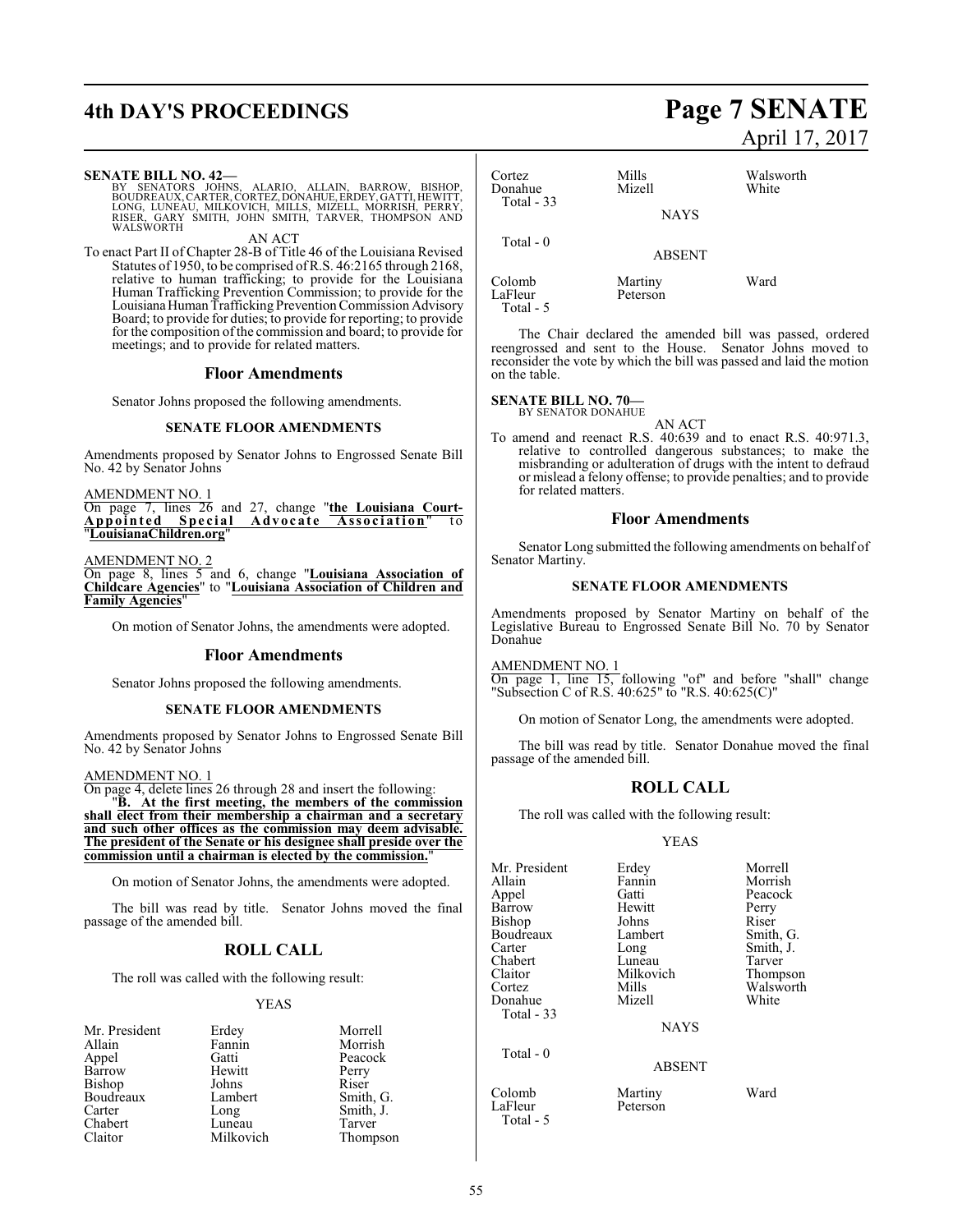# **Page 8 SENATE 4th DAY'S PROCEEDINGS**

The Chair declared the amended bill was passed, ordered reengrossed and sent to the House. Senator Donahue moved to reconsider the vote by which the bill was passed and laid the motion on the table.

#### **SENATE BILL NO. 76—** BY SENATOR LAMBERT

#### AN ACT

To amend and reenact Code of Criminal Procedure Article 611(C), relative to venue in criminal matters; to allow venue for certain criminal matters to be the parish in which the victim resides as well as the parish in which the crime occurred; and to provide for related matters.

#### **Floor Amendments**

Senator Lambert proposed the following amendments.

#### **SENATE FLOOR AMENDMENTS**

Amendments proposed by Senator Lambert to Engrossed Senate Bill No. 76 by Senator Lambert

AMENDMENT NO. 1

On page 1, delete lines 15 through 17 and insert the following: "**(2) R.S. 14:67.16, identity theft. (3) R.S. 14:70.4, access device fraud. (4) R.S. 14:70.8, illegal transmission of monetary funds.**

**(5) R.S. 14:71.1, bank fraud.**

**(6) R.S. 14:72, forgery. (7) R.S. 14:72.2, monetary instrument abuse.**"

AMENDMENT NO. 2 On page 2, delete lines 1 and 2

Total - 5

On motion of Senator Lambert, the amendments were adopted.

The bill was read by title. Senator Lambert moved the final passage of the amended bill.

### **ROLL CALL**

The roll was called with the following result:

#### YEAS

| Mr. President<br>Allain<br>Appel<br>Barrow<br>Bishop<br>Boudreaux<br>Carter<br>Chabert<br>Claitor | Erdey<br>Fannin<br>Gatti<br>Hewitt<br>Johns<br>Lambert<br>Long<br>Luneau<br>Milkovich | Morrell<br>Morrish<br>Peacock<br>Perry<br>Riser<br>Smith, G.<br>Smith, J.<br>Tarver<br>Thompson |
|---------------------------------------------------------------------------------------------------|---------------------------------------------------------------------------------------|-------------------------------------------------------------------------------------------------|
| Cortez<br>Donahue<br>Total $-33$<br>Total $-0$                                                    | Mills<br>Mizell<br><b>NAYS</b><br><b>ABSENT</b>                                       | Walsworth<br>White                                                                              |
| Colomb<br>LaFleur                                                                                 | Martiny<br>Peterson                                                                   | Ward                                                                                            |

The Chair declared the amended bill was passed, ordered reengrossed and sent to the House. Senator Lambert moved to reconsider the vote by which the bill was passed and laid the motion on the table.

#### **SENATE BILL NO. 96—**

BY SENATORS JOHNS AND THOMPSON AN ACT

To amend and reenact R.S. 40:1007(A), (B), the introductory paragraph of (E), the introductory paragraph of (F), (I), and (J),  $1008(A)$ , and  $1009(A)$  and (B) and to enact R.S.  $40:1003(15)$ and  $1007(E)(5)$ , (6), and (7), and (K), relative to the prescription monitoring program; to provide for definitions; to provide for access to prescription monitoring information; to provide for immunity; to provide for education and training; to provide for penalties; to provide for an effective date; and to provide for related matters.

#### **Floor Amendments**

Senator Long submitted the following amendments on behalf of Senator Martiny.

#### **SENATE FLOOR AMENDMENTS**

Amendments proposed by Senator Martiny on behalf of the Legislative Bureau to Engrossed Senate Bill No. 96 by Senator Johns

AMENDMENT NO. 1 On page 4, line 6, following "**identified in**" and before "**for use**" change "**Subsection (E)(2), (F), and (I)**" to "**Paragraph (E)(2) and Subsections F and I of this Section**"

On motion of Senator Long, the amendments were adopted.

#### **Floor Amendments**

Senator Johns proposed the following amendments.

#### **SENATE FLOOR AMENDMENTS**

Amendments proposed by Senator Johns to Engrossed Senate Bill No. 96 by Senator Johns

AMENDMENT NO. 1

On page 3, line 29, between "**court-appointed**" and "**of**" change "**executor**" to "**succession representative**"

On motion of Senator Johns, the amendments were adopted.

The bill was read by title. Senator Johns moved the final passage of the amended bill.

#### **ROLL CALL**

The roll was called with the following result:

#### YEAS

Mr. President Erdey Morrell<br>Allain Fannin Morrish Allain Fannin Morrish<br>
Appel Gatti Peacock Barrow Hewitt Perry<br>Bishop Johns Riser Bishop Johns Riser<br>Boudreaux Lambert Smith, G. Boudreaux Lamb<br>Carter Long Carter Long Smith, J.<br>Chabert Luneau Tarver Chabert Luneau Tarver<br>
Claitor Milkovich Thompson Claitor Milkovich<br>Cortez Mills Donahue Total - 33

Gatti Peacock<br>
Hewitt Perry

Mills Walsworth<br>
Mizell White

**NAYS** 

Total - 0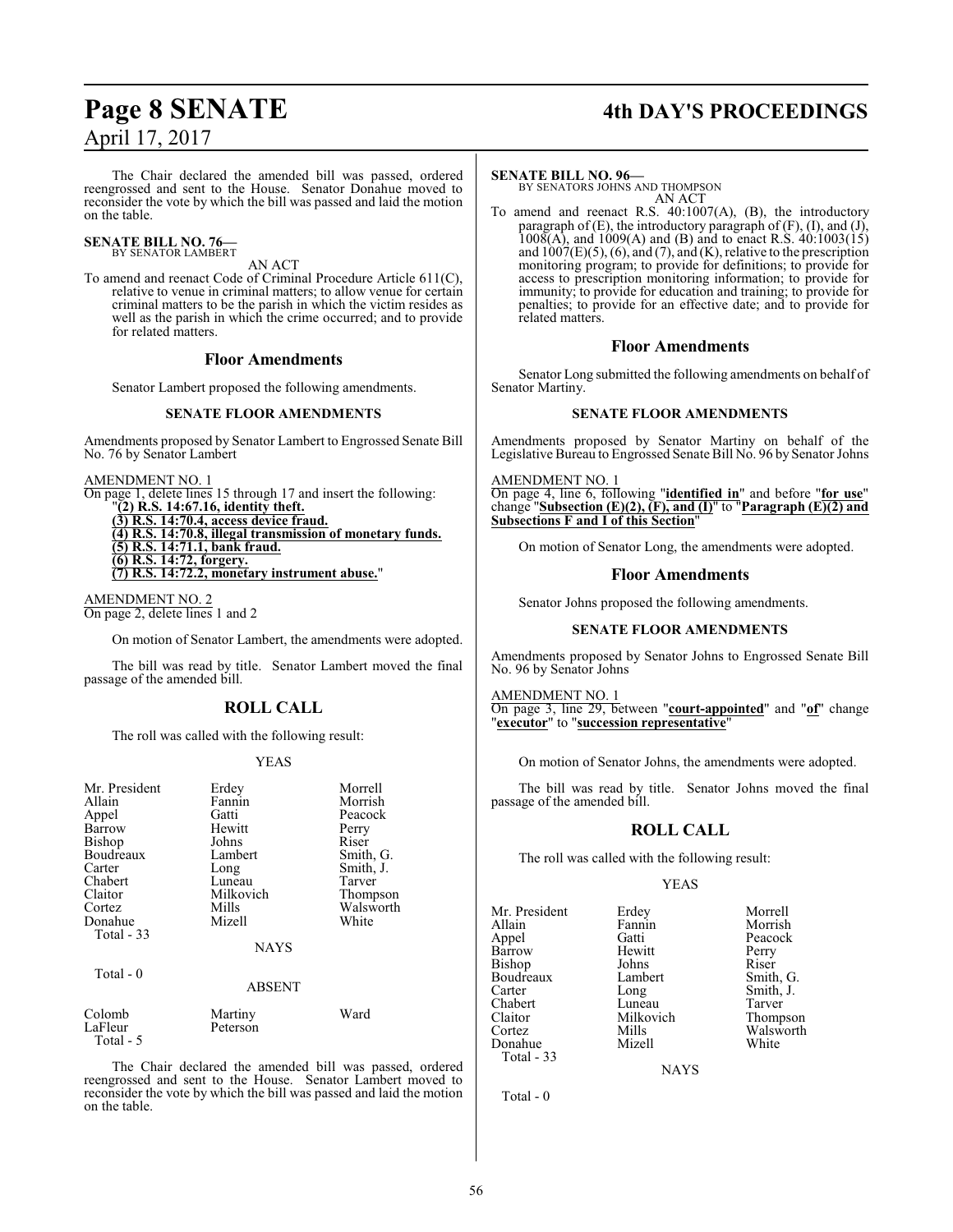#### ABSENT

Martiny Ward

| Colomb    |  |
|-----------|--|
| LaFleur   |  |
| Total - 5 |  |

Peterson

The Chair declared the amended bill was passed, ordered reengrossed and sent to the House. Senator Johns moved to reconsider the vote by which the bill was passed and laid the motion on the table.

# **SENATE BILL NO. 116—** BY SENATORS MILLS AND BISHOP

AN ACT

To enact Part III of Chapter 2 of Title 24 of the Louisiana Revised Statutes of 1950, to be comprised of R.S. 24:111 through 114, relative to exercise and healthier communities; to create the Work Out Now: WON Louisiana Legislative Commission; to provide for commission membership, powers, duties, and functions; to provide for staff support and finances for the commission; to provide for cooperation with and support for the commission; to provide for an effective date; and to provide for related matters.

#### **Floor Amendments**

Senator Long submitted the following amendments on behalf of Senator Martiny.

#### **SENATE FLOOR AMENDMENTS**

Amendments proposed by Senator Martiny on behalf of the Legislative Bureau to Engrossed Senate Bill No. 116 by Senator Mills

AMENDMENT NO. 1

On page 2, line 4, following "**Medicaid**" and before "**covered**" insert "**-**"

#### AMENDMENT NO. 2

On page 2, line 9, following "**there**" and before "**no**" change "**are**" to "**is**"

#### AMENDMENT NO. 3

On page 2, line 10, following "**programs**" and before "**strategies**" insert "**,**"

AMENDMENT NO. 4

On page 2, line 13, following "**absences,**" and before "**lack**" insert "**and**"

On motion of Senator Long, the amendments were adopted.

The bill was read by title. Senator Mills moved the final passage of the amended bill.

### **ROLL CALL**

The roll was called with the following result:

#### YEAS

| Mr. President | Erdey     | Morr         |
|---------------|-----------|--------------|
| Allain        | Fannin    | Morr         |
| Appel         | Gatti     | Peaco        |
| <b>Barrow</b> | Hewitt    | Perry        |
| Bishop        | Johns     | Riser        |
| Boudreaux     | Lambert   | Smitl        |
| Carter        | Long      | Smith        |
| Chabert       | Luneau    | <b>Tarve</b> |
| Claitor       | Milkovich | Thon         |
| Cortez        | Mills     | Wals         |
| Donahue       | Mizell    | Whit         |
| Total - 33    |           |              |
|               |           |              |

Erdey Morrell<br>Fannin Morrish Fannin Morrish<br>Gatti Peacock Gatti Peacock<br>
Hewitt Perry Hewitt Perry<br>Johns Riser Lambert Smith, G. Long Smith, J.<br>Luneau Tarver Luneau Tarver<br>
Milkovich Thompson Walsworth<br>White

# **4th DAY'S PROCEEDINGS Page 9 SENATE** April 17, 2017

NAYS

#### Total - 0 ABSENT Colomb Martiny Ward Peterson Total - 5

The Chair declared the amended bill was passed, ordered reengrossed and sent to the House. Senator Mills moved to reconsider the vote by which the bill was passed and laid the motion on the table.

#### **SENATE BILL NO. 211—**

BY SENATOR GARY SMITH AN ACT

To amend and reenact R.S. 40:1563.1(A)(20) and (C), (D), and (E) and to enact R.S. 14:206.1 and R.S. 40:1563.1(A)(21) and (F), relative to life safety and property protection contracting; to create the crime of life safety and property protection contracting without authority; to provide the elements of the crime; to provide penalties; to provide relative to the authority of the fire marshal to investigate the crime; and to provide for related matters.

#### **Floor Amendments**

Senator Gary Smith proposed the following amendments.

#### **SENATE FLOOR AMENDMENTS**

Amendments proposed by Senator Gary Smith to Engrossed Senate Bill No. 211 by Senator Gary Smith

AMENDMENT NO. 1 On page 3, lines 19 and 20, change "Council on Peace Officer Standards and Training (P.O.S.T.)" to "**P.O.S.T. Council**"

On motion of Senator Gary Smith, the amendments were adopted.

On motion of Senator Gary Smith, the amended bill was read by title and returned to the Calendar, subject to call.

#### **Rules Suspended**

Senator Gatti asked for and obtained a suspension of the rules to revert to the Morning Hour.

#### **Introduction of Senate Bills and Joint Resolutions**

**SENATE BILL NO. 239—** BY SENATOR MORRELL

AN ACT

To amend and reenact R.S. 47:463.60(B), relative to special prestige license plates; to provide with respect to the "Animal Friendly" prestige license plate; to provide for an increase of the annual royalty fee; to provide for an effective date; and to provide for related matters.

The bill was read by title and placed on the Calendar for a second reading.

#### **Introduction of Senate Resolutions**

**SENATE RESOLUTION NO. 29—** BY SENATOR ALARIO

A RESOLUTION To recognize April 19, 2017, as University of Louisiana System Day at the Louisiana Legislature.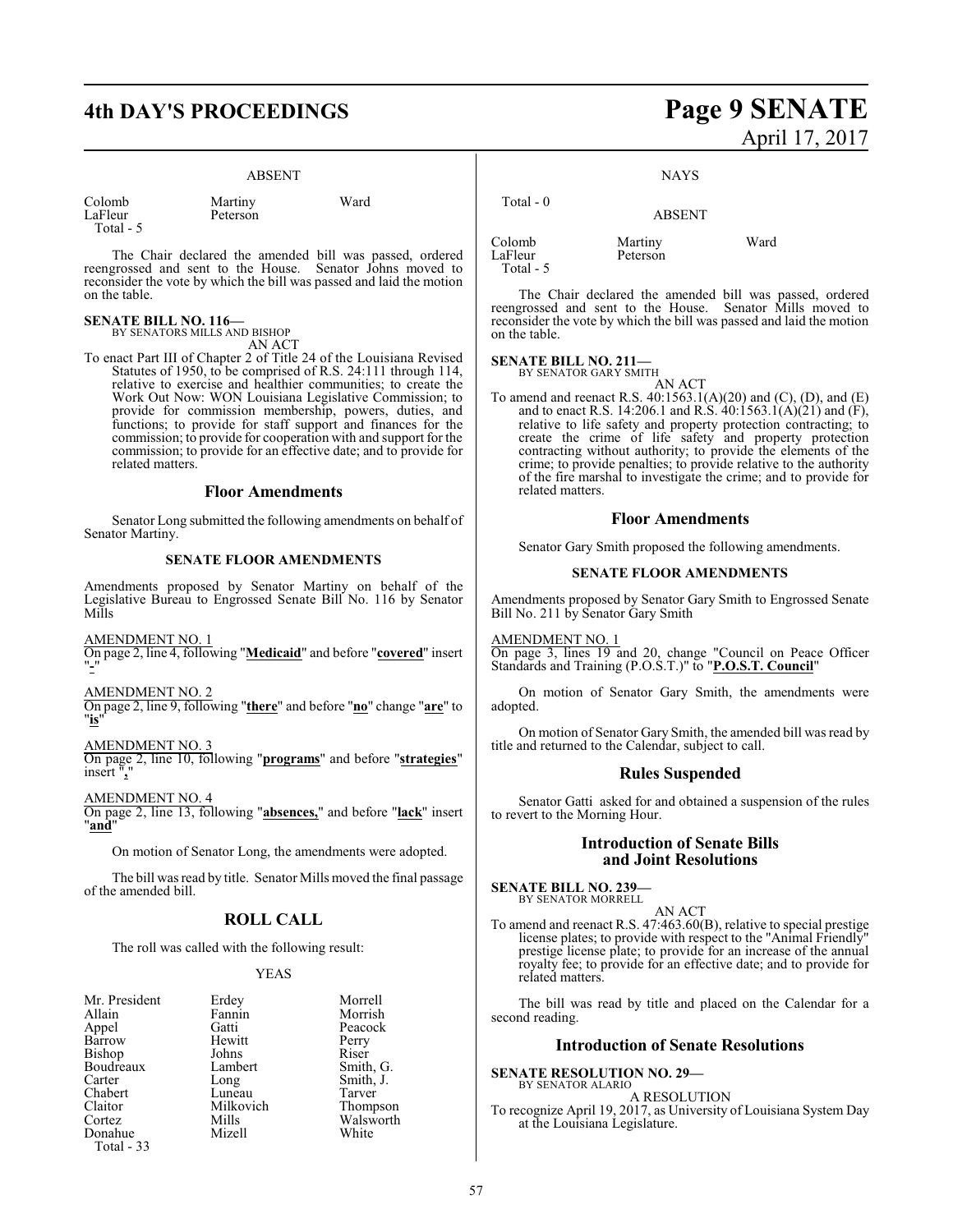# **Page 10 SENATE 4th DAY'S PROCEEDINGS**

The resolution was read by title and placed on the Calendar for a second reading.

#### **SENATE RESOLUTION NO. 30—** BY SENATOR JOHNS

A RESOLUTION

To commend the Lake Charles' Cintas Corporation location upon receiving the Voluntary Protection Program Star certification from the federal Occupational Safety and Health Administration.

The resolution was read by title and placed on the Calendar for a second reading.

### **Introduction of Senate Concurrent Resolutions**

#### **SENATE CONCURRENT RESOLUTION NO. 30—** BY SENATOR MORREL

A CONCURRENT RESOLUTION

To memorialize Congress to create a reliable, predictable stream of resources to address deferred maintenance needs in America's National Park System and to designate April 15, 2017, through April 23, 2017, as "National Park Week" in Louisiana.

The resolution was read by title and placed on the Calendar for a second reading.

#### **SENATE CONCURRENT RESOLUTION NO. 31—** BY SENATOR WHITE

A CONCURRENT RESOLUTION

To continue and provide for the Louisiana Law Enforcement Body Camera Implementation Task Force to study and make recommendations regarding the requirements for implementation and development of best procedures for the use of body cameras and policies for access to and use of body camera recordings by law enforcement agencies in this state, and to provide for a written report of its recommendations and findings not later than sixty days prior to the 2018 Regular Session of the Louisiana Legislature.

The resolution was read by title and placed on the Calendar for a second reading.

#### **Privileged Report of the Committee on Senate and Governmental Affairs**

#### **ENROLLMENTS**

Senator Peterson, Chairman on behalf of the Committee on Senate and Governmental Affairs, submitted the following report:

#### April 17, 2017

To the President and Members of the Senate:

I am directed by your Committee on Senate and Governmental Affairs to submit the following report:

The following Senate Resolutions have been properly enrolled:

#### **SENATE RESOLUTION NO. 4—** BY SENATOR MILLS

A RESOLUTION

To recognize April 11, 2017, as Louisiana Society of Anesthesiologists Day at the state capitol.

#### **SENATE RESOLUTION NO. 5—** BY SENATOR WALSWORTH

A RESOLUTION

To recognize April 11, 2017, as Louisiana Athletic Trainers Association Day at the Louisiana State Capitol.

#### **SENATE RESOLUTION NO. 6—**

BY SENATOR WALSWORTH A RESOLUTION

To designate Wednesday, April 12, 2017, as Y Day in Louisiana.

**SENATE RESOLUTION NO. 7—** BY SENATOR JOHNS

#### A RESOLUTION

To commend the city of Lake Charles on the celebration of its one hundred fiftieth anniversary.

#### **SENATE RESOLUTION NO. 8—**

BY SENATOR WARD A RESOLUTION

To commend Bradley Gueho for his outstanding community service in the establishment of a charitable food pantry in his hometown of Livonia, Louisiana, and to congratulate him on achieving the rank of Eagle Scout.

#### **SENATE RESOLUTION NO. 9—** BY SENATOR CLAITOR

A RESOLUTION

To designate April 17, 2017, as "Kappa Beta Delta Day" at the Senate in recognition of the positive influence of this international honor society for business students at community colleges.

#### **SENATE RESOLUTION NO. 10—**

BY SENATOR MORRISH A RESOLUTION

To designate November 2017 as "School Psychologist Awareness Month".

#### **SENATE RESOLUTION NO. 11—** BY SENATOR BARROW

A RESOLUTION

To commend Tiffany Dickerson on her reign as Mrs. Baton Rouge 2016.

#### **SENATE RESOLUTION NO. 12—** BY SENATOR BARROW

A RESOLUTION

To commend Tanya Crowe on her reign as Miss Baton Rouge USA 2016.

#### **SENATE RESOLUTION NO. 13—** BY SENATOR BARROW

#### A RESOLUTION

To commend Kimberly Maria Ducote on her reign as Miss Teen Baton Rouge USA 2016.

#### **SENATE RESOLUTION NO. 14—** BY SENATOR BARROW

A RESOLUTION

To commend Brittany Arbor Shipp on winning the 2016 Mrs. Louisiana America Pageant.

#### **SENATE RESOLUTION NO. 15—**

BY SENATORS BARROW, ALARIO, ALLAIN, APPEL, BISHOP,<br>BOUDREAUX, CARTER, CHABERT, CLAITOR, COLOMB, CORTEZ,<br>DONAHUE, ERDEY, FANNIN, GATTI, HEWITT, JOHNS, LAFLEUR,<br>LAMBERT,LONG,LUNEAU,MARTINY,MILKOVICH,MILLS,MIZELL,<br>MORRELL,MOR

#### A RESOLUTION

To express the sincere condolences of the Senate of the Legislature of Louisiana upon the passing of Sergeant Shawn Thomas Anderson of the East Baton Rouge Parish Sheriff's Office in Baton Rouge, Louisiana, and also to commend a life well-spent in service to his community, state, and nation.

#### **SENATE RESOLUTION NO. 16—** BY SENATOR BARROW

A RESOLUTION To commend Stacey Richard on her accomplishments and contributions as executive director of the Mrs. Louisiana Pageant, the Miss Baton Rouge Pageant, and the Miss Capital City Pageant.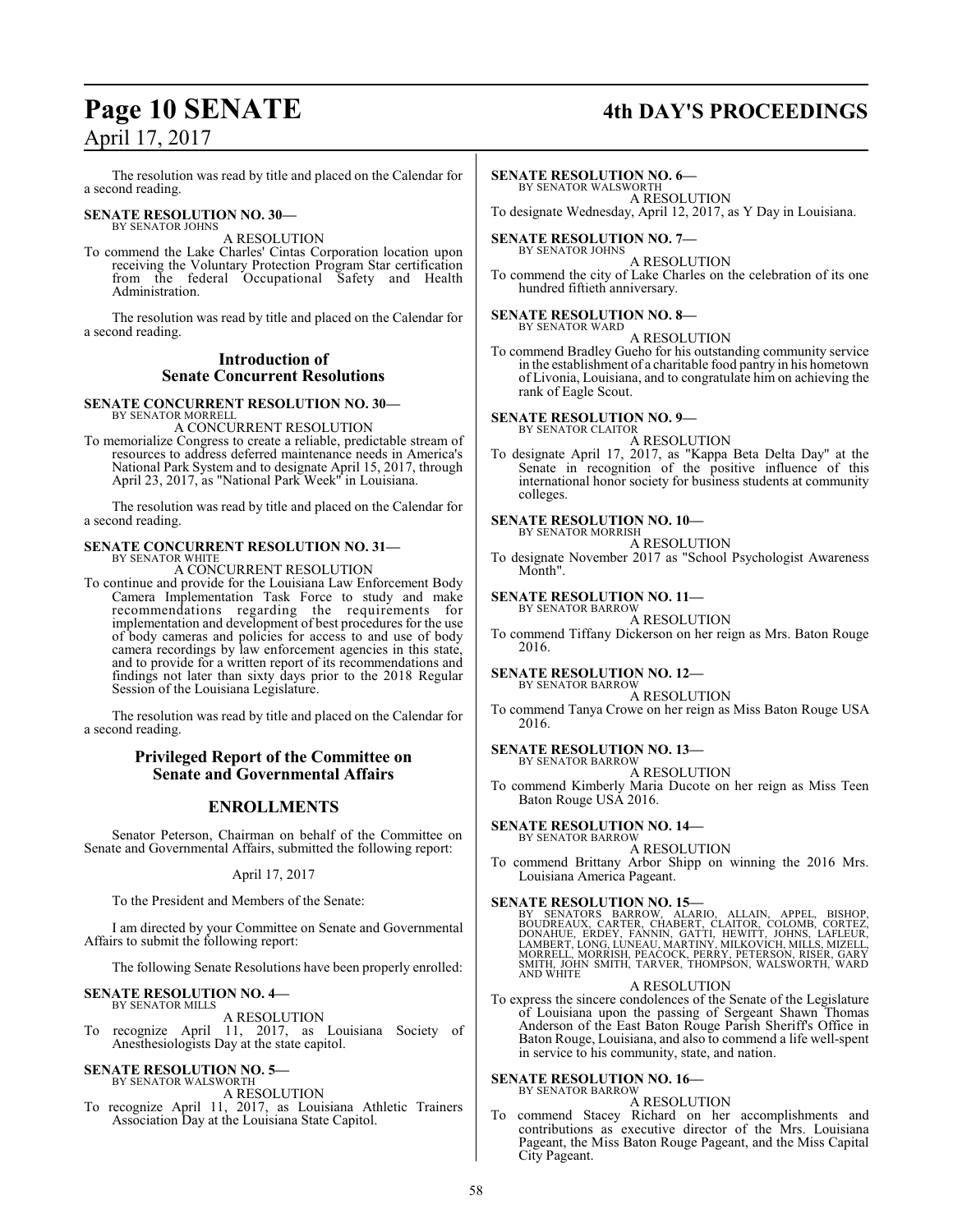## **4th DAY'S PROCEEDINGS Page 11 SENATE** April 17, 2017

#### **SENATE RESOLUTION NO. 17—** BY SENATOR BARROW

A RESOLUTION

To commend the Mary Bird Perkins Cancer Center on hosting its tenth annual "Fest for Life" health event on Saturday, April 22, 2017.

**SENATE RESOLUTION NO. 18—**<br>BY SENATOR THOMPSON

A RESOLUTION

To designate April 27, 2017, as FFA Day at the Louisiana State Capitol and to commend the state officers of the Louisiana FFA Association.

> Respectfully submitted, KAREN CARTER PETERSON Chairman

The foregoing Senate Resolutions were signed by the President of the Senate.

#### **Message from the House**

#### **SIGNED HOUSE CONCURRENT RESOLUTIONS**

#### April 12, 2017

To the Honorable President and Members of the Senate:

I am directed to inform your honorable body that the Speaker of the House of Representatives has signed the following House Concurrent Resolutions:

HOUSE CONCURRENT RESOLUTION NO. 12—<br>BY REPRESENTATIVES JAMES, ABRAHAM, ABRAMSON, AMEDEE,<br>HYREPESENTATIVES JAMES, ABRAHAM, ABRAMSON, AMEDEE,<br>BERTHELOT, BILLIOT, BISHOP, BOUIE, BROADWATER, CHAD<br>BROWN, TERRY BROWN, CARMODY, C

To express sincere and heartfelt condolences upon the death of Sergeant Shawn T. Anderson of the East Baton Rouge Parish Sheriff's Office who was killed in the line of duty.

#### **HOUSE CONCURRENT RESOLUTION NO. 16—**

BY REPRESENTATIVE HOFFMANN

A CONCURRENT RESOLUTION

To recognize the month ofJune 2017 as Post-Traumatic Stress Injury Awareness Month.

#### **HOUSE CONCURRENT RESOLUTION NO. 19—** BY REPRESENTATIVE MAGEE A CONCURRENT RESOLUTION

To commend Augustus Brown Sr., posthumously for his extraordinary life and numerous accomplishments.

# **HOUSE CONCURRENT RESOLUTION NO. 20—** BY REPRESENTATIVE HENSGENS AND SENATOR PERRY

A CONCURRENT RESOLUTION

To commend the Gueydan High School girls' basketball team for winning the 2017 Class A state championship.

#### **HOUSE CONCURRENT RESOLUTION NO. 21—**

BY REPRESENTATIVES COUSSAN AND BISHOP A CONCURRENT RESOLUTION

To commend the St. Thomas More Catholic High School football team upon winning the 2016 Division II state championship.

# **HOUSE CONCURRENT RESOLUTION NO. 22—** BY REPRESENTATIVES COUSSAN AND BISHOP

A CONCURRENT RESOLUTION

To commend Coach Jim Hightower on his induction into the Louisiana Sports Hall of Fame and his outstanding athletic career as head coach of the St. Thomas More Catholic High School football team in Lafayette, Louisiana.

# **HOUSE CONCURRENT RESOLUTION NO. 23—** BY REPRESENTATIVE DWIGHT

A CONCURRENT RESOLUTION To commend the South Beauregard Lady K's basketball team upon winning the 2017 girls Class 3A state championship.

#### **HOUSE CONCURRENT RESOLUTION NO. 24—**

BY REPRESENTATIVE TERRY BROWN AND SENATORS ALARIO, APPEL, BARROW, BISHOP, BOUDREAUX, CARTER, CLAITOR, CHABERT,CLAITOR, COLOMB, CORTEZ, DONAHUE, ERDEY, FANNIN, GATTI, HEWITT, JOHNS, LAFLEUR, LAMBERT, LONG, LUNEAU, MARTINY,

To commend Sergeant Scott Bullitt on his exemplary service to and sacrifice for Louisiana.

#### **HOUSE CONCURRENT RESOLUTION NO. 25—**

BY REPRESENTATIVE LEGER A CONCURRENT RESOLUTION

To recognize Wednesday, April 19, 2017, as Louisiana A+ Schools Day at the state capitol.

and asked that the President of the Senate affix his signature to the same.

> Respectfully submitted, ALFRED W. SPEER Clerk of the House of Representatives

The House Concurrent Resolutions contained herein were signed by the President of the Senate.

#### **ATTENDANCE ROLL CALL**

PRESENT

Mr. President Erdey Morrell<br>Allain Fannin Morrish Allain Fannin Morrish<br>
Appel Gatti Peacock Barrow Hewitt Perry<br>Bishop Johns Riser Bishop Johns Riser<br>Boudreaux Lambert Smith, G. Boudreaux Lamb<br>Carter Long Carter Long Smith, J.<br>
Chabert Luneau Tarver Chabert Luneau<br>Claitor Milkovich Claitor Milkovich Thompson Donahue Total - 33

LaFleur Total - 5 Gatti Peacock<br>
Hewitt Perry Mills Walsworth<br>
Mizell White

ABSENT

Colomb Martiny Ward

### **Leaves of Absence**

The following leaves of absence were asked for and granted:

| Colomb 1 Day  |       |
|---------------|-------|
| Martiny 1 Day |       |
| Ward          | 1 Day |

LaFleur 1 Day Peterson 1 Day